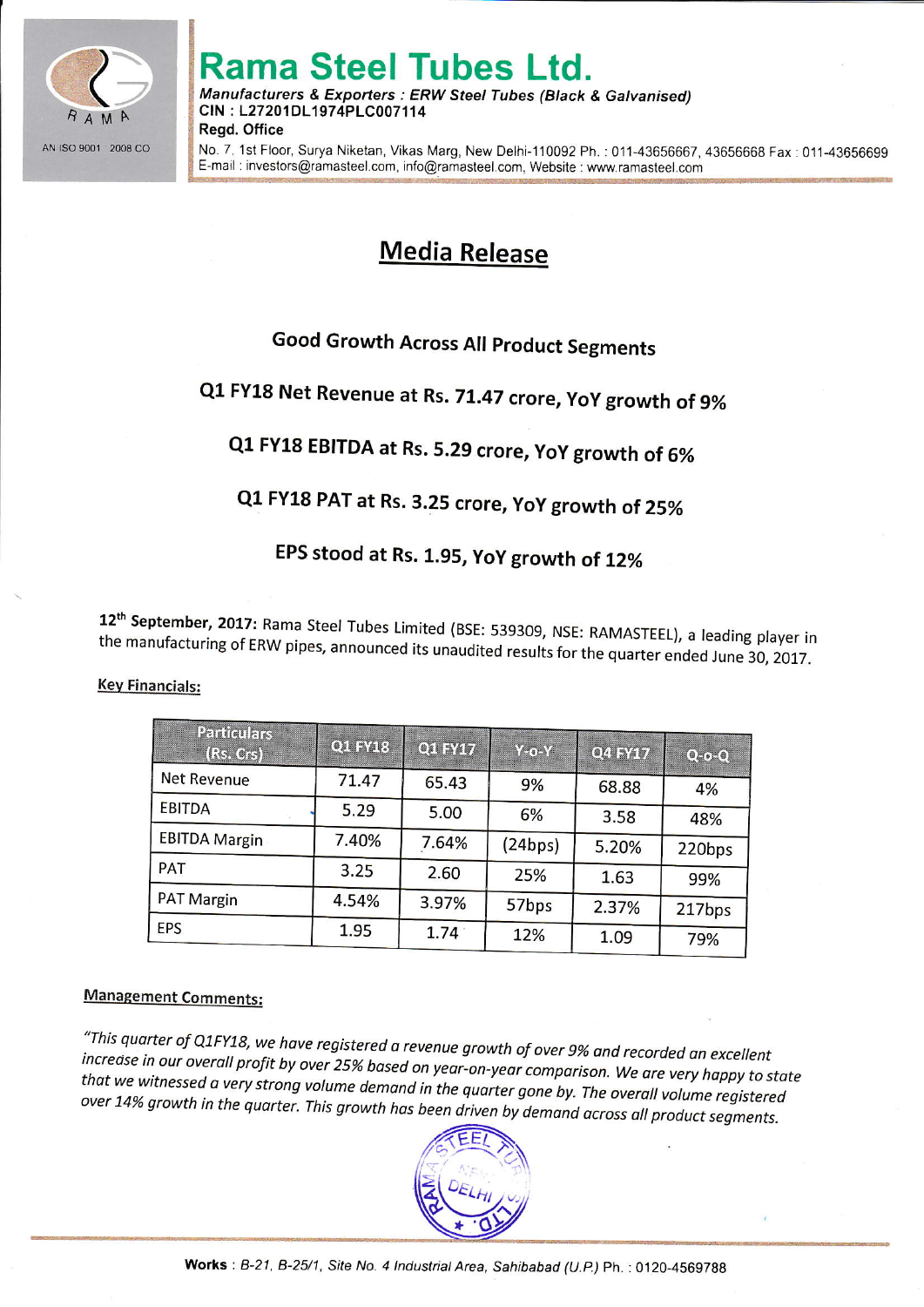We have always focussed on improving and maintain operational efficiencies for a better profitability. On the same lines, we installed a Solar Power plant at our Khopoli unit in Maharashtra. This has given us a significant amount of savings on the costs. Our operating efficiencies combined with capacity expansion has benefited us a lot. Despite challenging market conditions our Company achieved these numbers. Raw material prices remain volatile and pose a challenging market scenario for us. Despite this and other similar challenges we are committed to growth and are confident that we will do well.

Our strategic plan of capacity expansion will help us increase our geographical presence. This expansion will enable us to cater to a wider range of customers by increasing the available SKUs significantly. Going forward, we continue to look at opportunities by exploring the high demand markets of South India. In line with its vision of profitoble growth, our Compony hos been successfut in further strengthening its presence in highly profitoble geographies. This quarter we even witnessed a significont growth in our export orders. This is another area that has led to better profitability.

We are well poised in the GST regime and have started experiencing the impact of it on our business. The earlier threats are slowly waning off and we are starting to reap the benefits out of it. At the same time, continuously improving conditions in infrastructure, construction and other related sectors which will help in better performance. We expect significant order inflow in the coming quarters. We are confident of better days oheod."

#### Installed Solar Plant at Khopoli, Maharashtra (Capacity - 1100 MWh / Year & 2,400 Solar Panels mounted): -

Rama Steel Tubes Ltd. collaborated with Visa Powertech Pvt Ltd., which has more than 6 years of experience and has built significant expertise across all facets of the solar industry. This will minimize the carbon footprint. The target is to be one of the most energy-efficient ERW pipes manufacturing plants in India. The installation of the panels started in the February 2017 and covers a total land of 3.75 acres. This will significantly reduce the cost of energy with this at the Khopoli facility in Maharashtra. At the same time the Company is continuously developing innovative processes to modernize production, with a plan to introduce new dia-sizes of ERW products for customers.

#### Q1 FY18 Performance Highlights:

- Net Revenue stood at Rs. 71.47 crore in Q1 FY18, as against Rs. 65.43 crore in the corresponding previous period, a YoY growth of 9%
- EBITDA stood at Rs. 5.29 crore in Q1 FY18 as against Rs. 5.00 crore in the corresponding previous period and grew by 6% YoY
- Profit After Tax stood at Rs. 3.25 crore in Q1 FY18 as against Rs. 2.60 crore in FY16, YoY growth of 25%
- PAT margin at 4.54%, an improvement of 57 basis points yoy
- . EPS of Rs. 1.95, growth of 12%